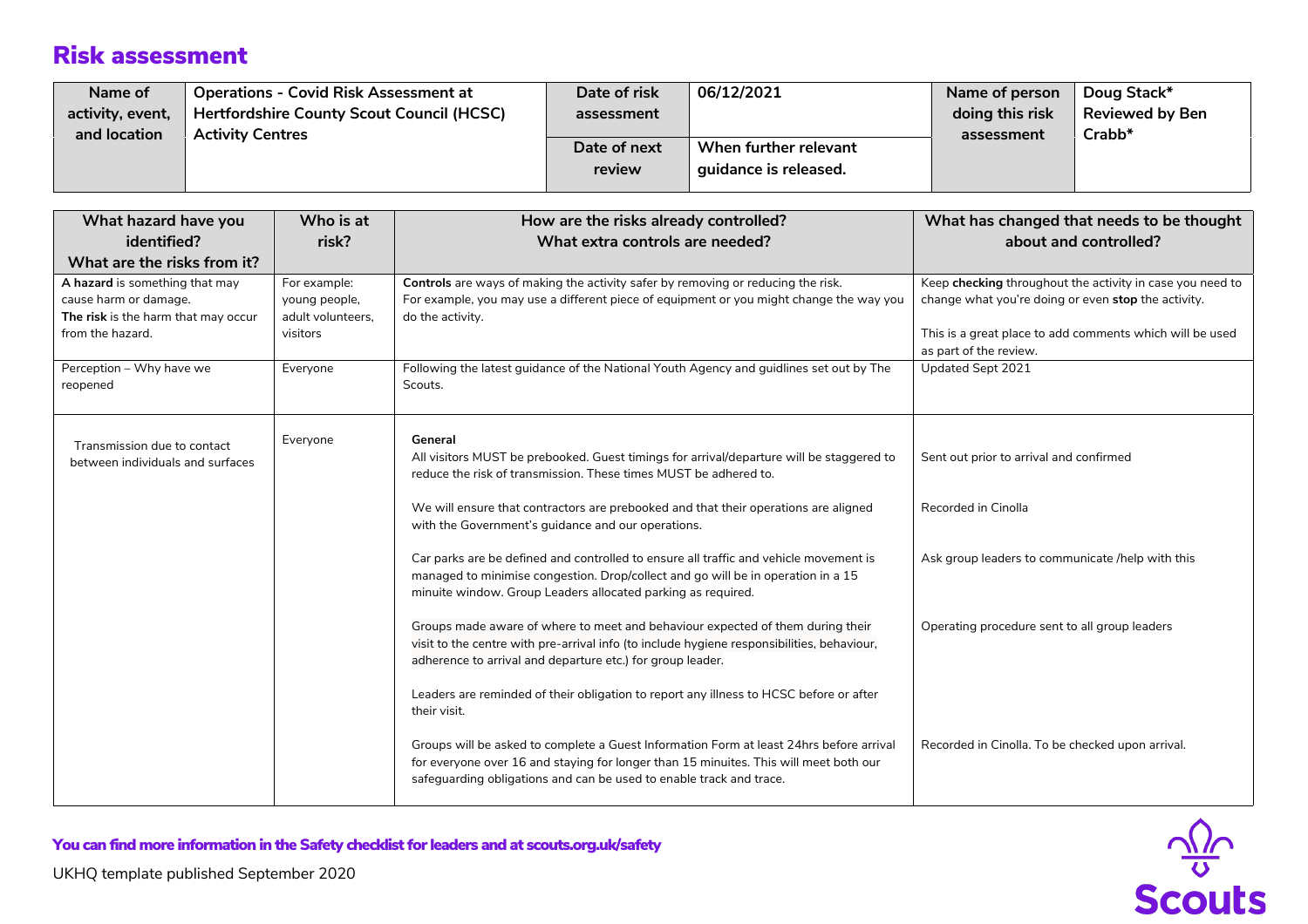| A dedicated member of our staff will be allocated on arrival as a primary point of            |                                             |
|-----------------------------------------------------------------------------------------------|---------------------------------------------|
| contact, or you will be provided with a phone number in order to contact duty staff in        |                                             |
| reception to minimise contact.                                                                |                                             |
|                                                                                               |                                             |
| Groups will be allocated 'sole occupancy' of an area or building as appropriate.              |                                             |
|                                                                                               |                                             |
| Groups to be reminded of the need to manage indoor building/accommodation in line             |                                             |
| with current guidance including no more people than the bed allocations for each room.        |                                             |
| No sleeping on floors is allowed. They should also note their responsibility for              |                                             |
| maintaining hygiene proceedures during their visit. Hand sanitisers are provided at the       |                                             |
| entrance to each building and cleaning equipment readily available. Face masks must           |                                             |
| be worn by everyone aged 11+ in any indoor setting unless exempt.                             |                                             |
|                                                                                               |                                             |
| Groups will have shared toilet and shower facilities for their use when camping or on a       |                                             |
| day visit. These will be deep cleaned twice daily, and all touch points cleaned every 2       |                                             |
| hours inbetween. Hand sanitisers are provided at the entrance to each building.               |                                             |
|                                                                                               |                                             |
| Physical meetings and training sessions are allowed. These will be outdoors or in well-       |                                             |
|                                                                                               |                                             |
| ventilated rooms. Hand sanitisers are provided at the entrance to each building. Face         |                                             |
| masks must be worn by everyone aged 11+ in any indoor setting unless exempt.                  |                                             |
|                                                                                               |                                             |
| Where surfaces require disinfecting, we will use an antiviral disinfectant that is            |                                             |
| effective against Coronavirus; certified to European standards B:2013 + A2:2019.              |                                             |
| Virucidal mist will also be used.                                                             | Check daily signs on buildings are in place |
|                                                                                               |                                             |
| Signage will be placed in prominent areas, one ways systems introduced where                  |                                             |
| required and signs reminding everyone to wash their hands regularly.                          | Recorded                                    |
|                                                                                               |                                             |
| Additional cleaning and sanitising will take place in areas of high congregation and          |                                             |
| frequent touch points/surfaces such as door handles / push plates, especially in and          |                                             |
| around: WCs, dining areas, communal offices, reception and keypad door locks.                 |                                             |
| Virucidal mist will also be used in all indoor buildings. Entrances to buildings, toilets and |                                             |
| accommodation corridors will be spray sanitised daily.                                        |                                             |
|                                                                                               |                                             |
| Appropriate cleaning supplies will be readily available for staff and accompanying            |                                             |
| visitors to enable easy access for 'self-service' cleaning as required.                       |                                             |
|                                                                                               |                                             |
| Leaders are responsible for providing First Aid, staff will only provide emergency            |                                             |
| assistance. If assistance is provided first aiders to wear a mask, gloves and sanitise        |                                             |
| equipment as needed.                                                                          |                                             |
|                                                                                               |                                             |
|                                                                                               | Review as required                          |
|                                                                                               |                                             |
|                                                                                               |                                             |

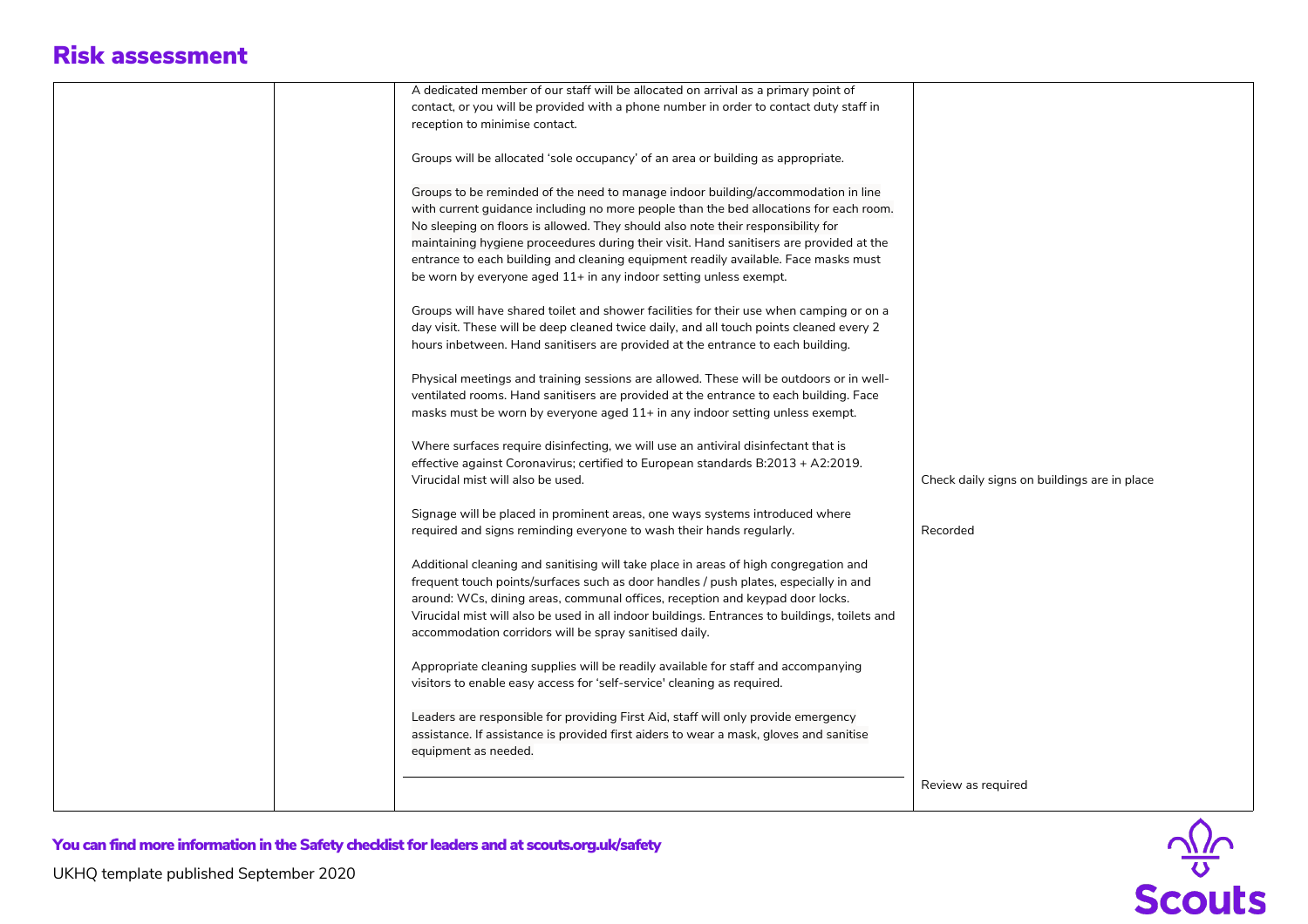|                                                                                               | Catering<br>The Government guidance for Catering Operations has been reviewed and applied<br>where appropriate.                                                                                                                                                                                                                                        |                                                      |
|-----------------------------------------------------------------------------------------------|--------------------------------------------------------------------------------------------------------------------------------------------------------------------------------------------------------------------------------------------------------------------------------------------------------------------------------------------------------|------------------------------------------------------|
|                                                                                               | Each group will have a designated area within the dining area or allocated an<br>outdoor space and mealtimes will be allocated to avoid contact with other groups<br>where possible and MUST be adhered to. Hand sanitisers are provided at the<br>entrance to each building.                                                                          |                                                      |
|                                                                                               | Dining - Food will be collected from the counters in recycled containers. Guests<br>should attract the attention of a member of staff for any further service/information.                                                                                                                                                                             |                                                      |
|                                                                                               | Cutlery, crockery and paper serviettes will be provided to guests at food service                                                                                                                                                                                                                                                                      |                                                      |
|                                                                                               | Guests will bring their own drinks bottle or travel mug with them. Jugs of squash will<br>be made available on each table with re-fills of water and squash will be available<br>during service through their Group Leader. Once seated, the Group Leader should<br>attract the attention of a member of staff who will explain the hot drink service. | Review as required                                   |
|                                                                                               | Shop/retail<br>The Government guidance for Retail Operations has been reviewed and applied<br>where appropriate.                                                                                                                                                                                                                                       |                                                      |
|                                                                                               | The Group Leader will ensure that guests are aware of the procedures to be<br>followed, posted at the entrance to the shop.                                                                                                                                                                                                                            |                                                      |
|                                                                                               | Contactless payment will be encouraged though cash will be taken if required.                                                                                                                                                                                                                                                                          |                                                      |
|                                                                                               | A screen will be in place at the till to reduce the risk of transmission between staff<br>and customers.                                                                                                                                                                                                                                               |                                                      |
|                                                                                               | Any refreshments/drinks/sweets/snacks purchased will only be consumed outside of<br>the shop.                                                                                                                                                                                                                                                          |                                                      |
|                                                                                               | Guests will be encouraged to sanitise their hands using the sanitiser provided before<br>and after their visit.                                                                                                                                                                                                                                        |                                                      |
|                                                                                               | <b>Activities</b>                                                                                                                                                                                                                                                                                                                                      | Individual operating procedures and risk assessments |
|                                                                                               | Programmes maybe modified to ensure activities can be conducted to adhere with<br>Social Distancing Guidelines or use of equipment                                                                                                                                                                                                                     |                                                      |
| You can find more information in the Safety checklist for leaders and at scouts.org.uk/safety |                                                                                                                                                                                                                                                                                                                                                        |                                                      |
| UKHQ template published September 2020                                                        |                                                                                                                                                                                                                                                                                                                                                        |                                                      |
|                                                                                               |                                                                                                                                                                                                                                                                                                                                                        | $\frac{\sqrt{2}}{3}$                                 |

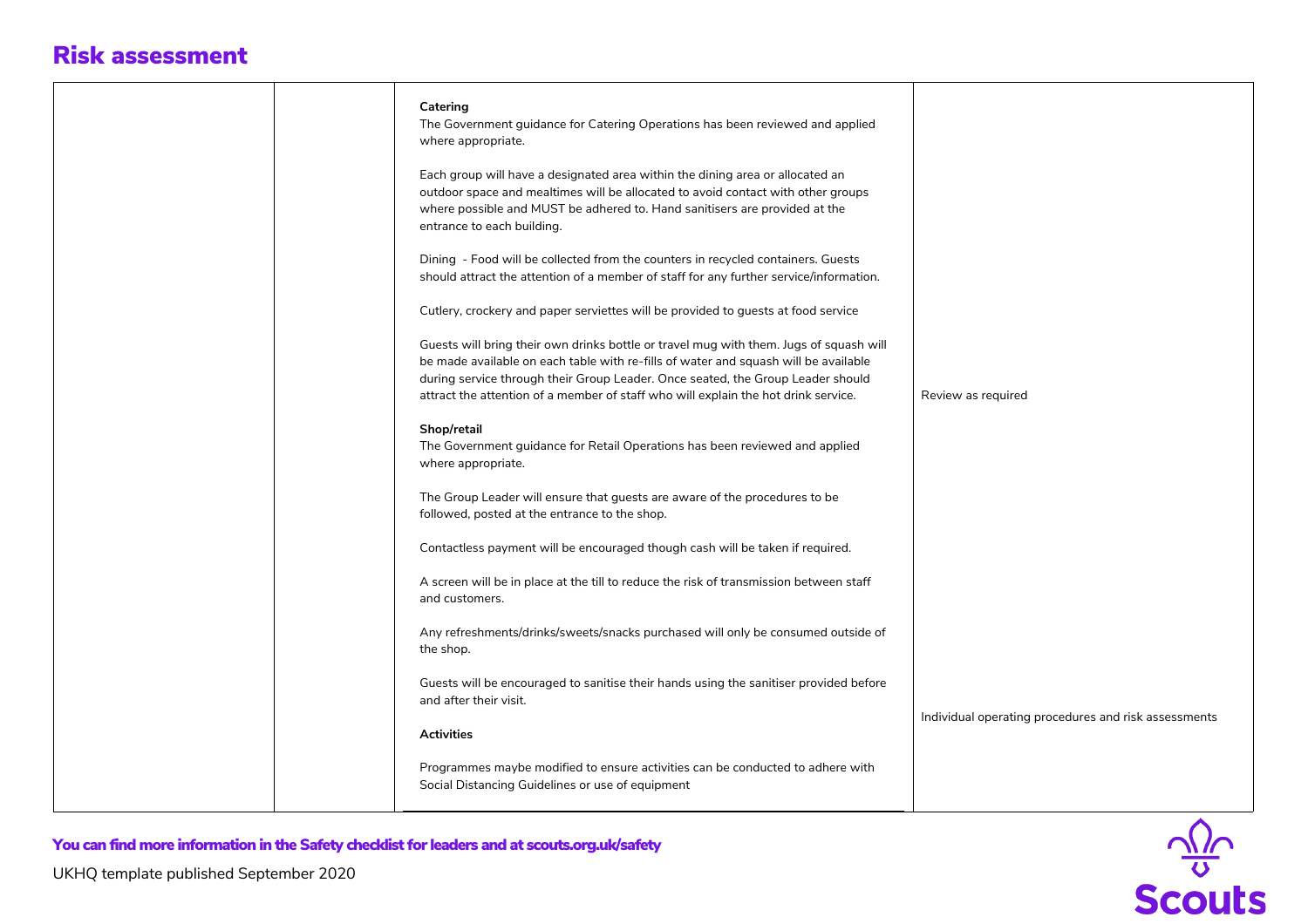| Will be conducted in accordance with the guidance issued by the Governing Bodies       |                      |
|----------------------------------------------------------------------------------------|----------------------|
| of Sport and industry sector bodies                                                    |                      |
|                                                                                        |                      |
| We will minimise the need for guests to share equipment. We have a clearly defined     |                      |
| disinfecting routine in place to disinfect relevant equipment and contact surfaces     |                      |
|                                                                                        |                      |
| before, after and at pre-set intervals as defined in our Activity Risk Assessments and |                      |
| recorded.                                                                              |                      |
|                                                                                        |                      |
| We will ensure strict maintenance of hand hygiene using hand sanitiser before,         |                      |
| during (where appropriate) and after an activity provided by us. Groups should have    |                      |
| hand sanitiser with them for their own group activity.                                 |                      |
|                                                                                        |                      |
| Programmes to be delivered mainly outdoors. All activity is planned so that            |                      |
| participants and instructors can maintain social distance - If Instructors need to     |                      |
| intervene (closer than 2m) the instructors may wear a face mask or the appropriate     |                      |
| protective equipment. Instructors will have demonstration/example resources where      |                      |
|                                                                                        |                      |
| practical to minimise cross contamination. Where not possible hand sanitising will     |                      |
| be used.                                                                               |                      |
|                                                                                        | Recorded via Jotform |
|                                                                                        |                      |
| Our staff and volunteers                                                               |                      |
| Staff and volunteers will continue to complete twice weekly testing                    |                      |
|                                                                                        |                      |
| Are health checked every morning and reminded daily only to come into work if they     |                      |
| are well and no one in their household is self-isolating                               |                      |
|                                                                                        |                      |
|                                                                                        |                      |
| Are aware of their obligation to report any illness and are reminded of the            |                      |
| importance of good personal hygiene                                                    |                      |
|                                                                                        |                      |
| Who are residential, will be accommodated in rooms of no more than 6 and ensure        |                      |
| their accommodation is cleaned regularly Face masks must be worn by everyone           |                      |
| aged 11+ in any indoor setting unless exempt.                                          |                      |
|                                                                                        |                      |
| Have staggered arrival and departure times at centres to prevent crowding into and     |                      |
| out of the workplace. They must tap in and out as part of our track and trace system   |                      |
| alongside Cinolla our booking system and staffing allocation system. Staff and         |                      |
|                                                                                        |                      |
| Volunteers MUST not turn up at one of our activity centres unless requested and        |                      |
| booked to do so.                                                                       |                      |
|                                                                                        |                      |
| Are split into dedicated work teams, where possible, to keep the number of             |                      |
| members interacting with others as small as possible. Works assessment sheet           |                      |
| completed before each task.                                                            |                      |
|                                                                                        |                      |
|                                                                                        |                      |



UKHQ template published September 2020